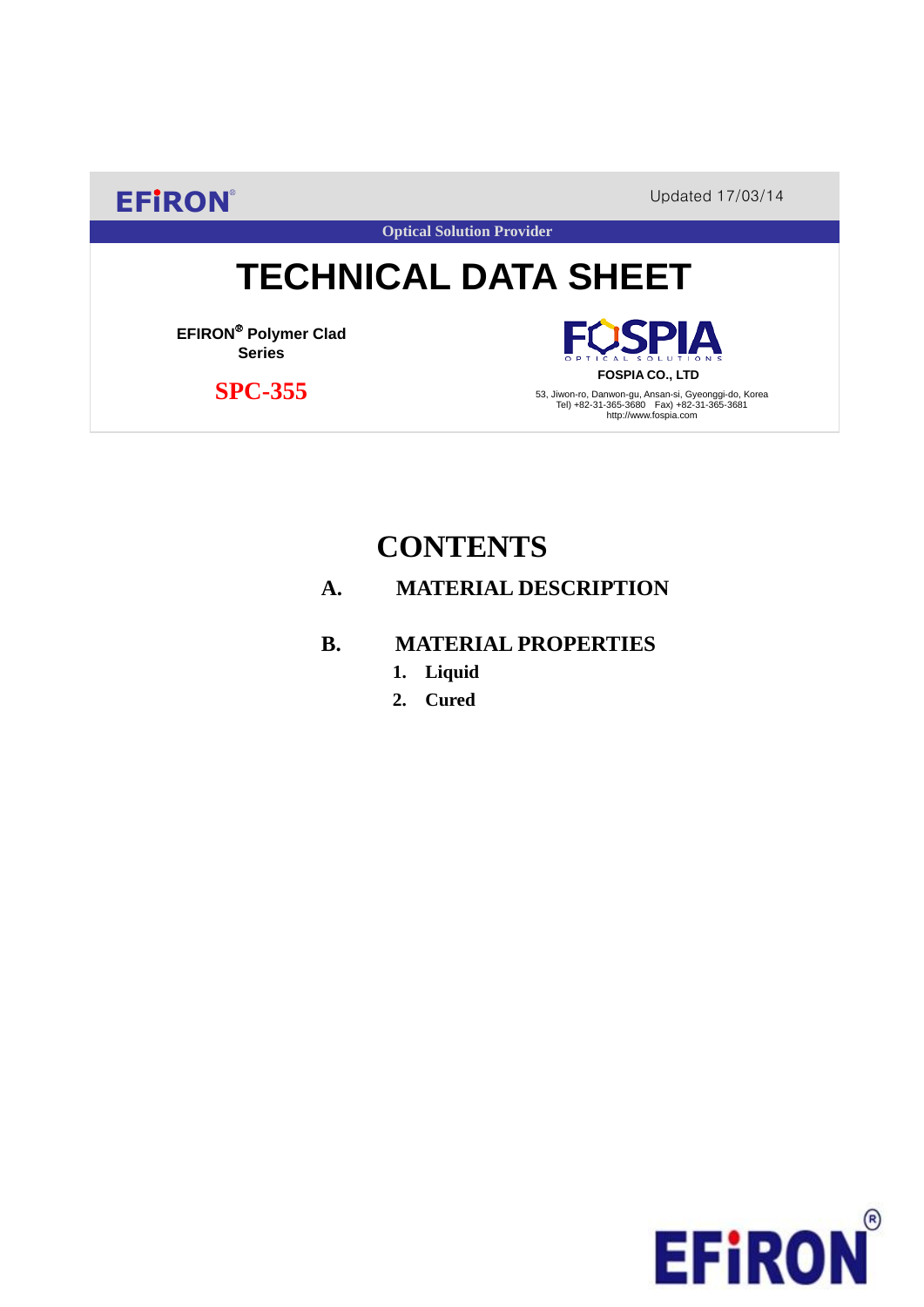# A. MATERIAL DESCRIPTION

EFIRON<sup>®</sup> SPC-355 coating is a radiation-curable acrylate useful for polymer cladding making processes. EFIRON<sup>®</sup> SPC-355 coating has suitable glass transition temperature, rapid cure property, non-yellowing, thermal resistance, high oxidative and hydrolytic (moisture) stability, which are required by optical fiber industry applications.

#### **1. CURING CONDITION**

Minimum UV dose of  $EPIRON^{\circledR}$  SPC-355 for complete cure is 1000 mJ/cm<sup>2</sup> under a nitrogen environment. However, the minimum dosage is heavily dependent upon the thickness of the PC layer.

#### **2. STORAGE**

 $EFINON^{\circledR}$  SPC-355 polymer cladding coating can polymerize under improper storage conditions. Store materials away from direct sunlight and presence of oxidizing agents and free radicals. Storage temperature range is between  $10^{\circ}$  to 30℃.

#### **3. PRECAUTION**

 $EFINON^{\circledR}$  SPC-355 polymer cladding coating materials can cause skin and eye irritation after contact. Therefore, avoid direct contact with these materials. If contact occurs, immediately rinse affected areas copiously with water.

#### **4. NOTES**

The information contained herein is believed to be reliable but is not to be taken as representation, warranty or guarantee and customers are urged to make their own tests.